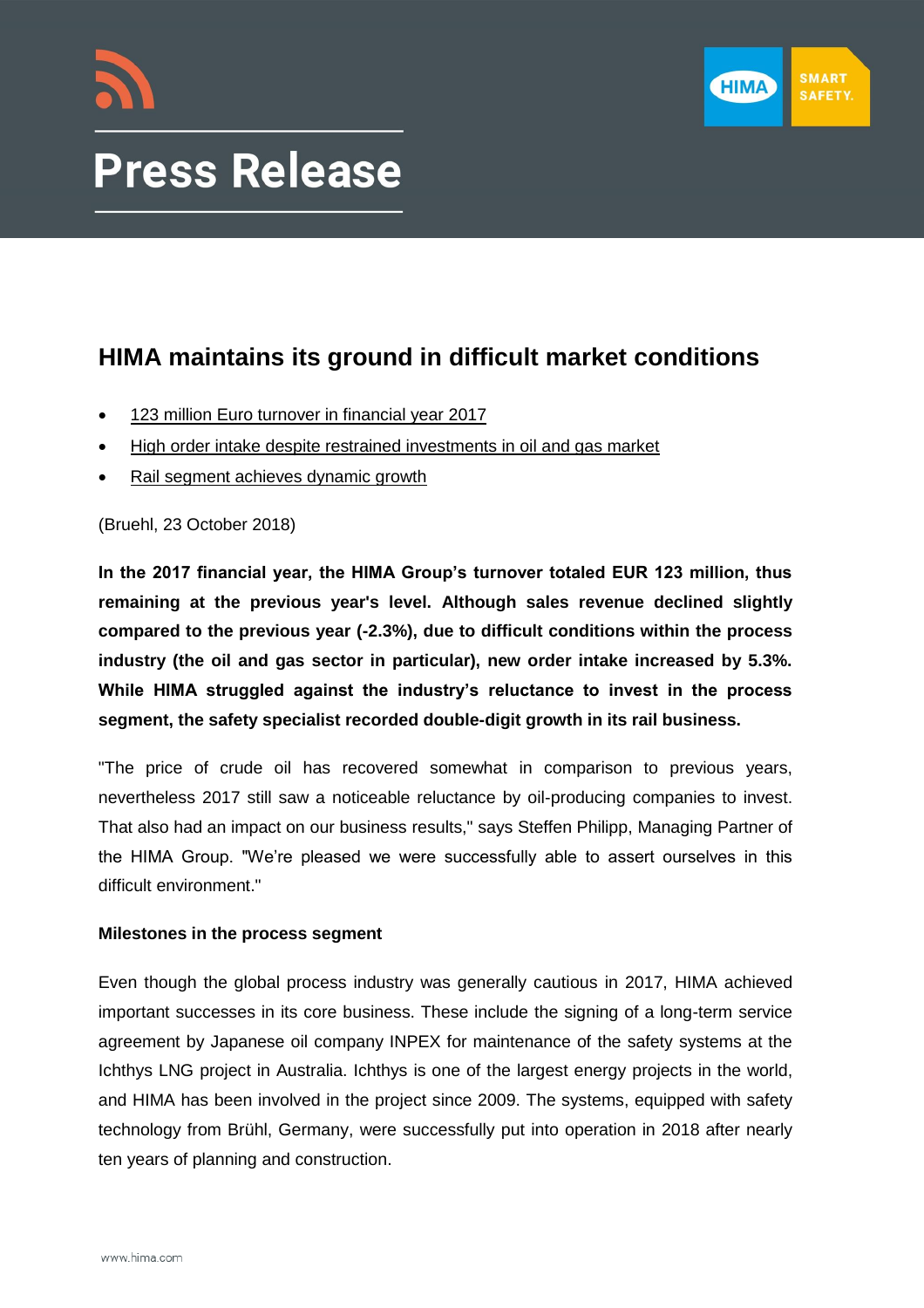In addition, HIMA has entered into new strategic partnerships and has commenced direct sales in the UK and Ireland. Instead of having a system integrator, customers now have direct access there to HIMA's solutions and services.

#### **Rail business booming**

HIMA continues to grow steadily in the rail segment, with 2017 once again witnessing a double-digit increase. Commercial-off-the-shelf (COTS) safety controllers have established themselves within the rail industry and proven themselves worldwide. In 2017, HIMA won a 1.8 million Euro contract in the rail segment, the company's biggest ever award in the industry and one which saw state-owned company PT Len in Indonesia modernize a total of 25 railway stations using HIMA technology. Follow-up orders have already been placed in the interim and a long-term cooperation agreement has been concluded. "We want to expand the rail business and expect further dynamic growth in the coming years. We currently have 50 partners in over 30 countries which use our COTS systems," commented HIMA CEO Sankar Ramakrishnan.

#### **Meeting the future with strong partners**

With its new "Smart Safety" positioning introduced in 2017, the family-owned company has also further sharpened its profile as the first point of contact for intelligent safety solutions. HIMA is using 2018 to underscore its ambition to assume technology leadership by organizing a total of five user conferences on three continents. The events in Shanghai, Abu Dhabi, Bangkok, Dordrecht (NL) and Mannheim boasted between 80 and 150 participants. Users, partners and industry experts discussed new challenges such as cybersecurity which have arisen in the course of digitization, as well as exploring market trends and future-oriented security concepts.

"The current year has seen the business climate in the process industry brighten considerably, and we can see that the course we've taken from being a component supplier to a solution provider is bearing fruit. For the 2018 financial year, we expect sales to exceed the previous year's figure by somewhere in the single-digit percentage range. The market for safety and security is a growth market across industries, thus we're optimistic about the future," said HIMA CFO Tobias Hoche. "By investing in digital infrastructure we're also laying the foundation for future growth and looking to consistently expand our position in international markets," Hoche added.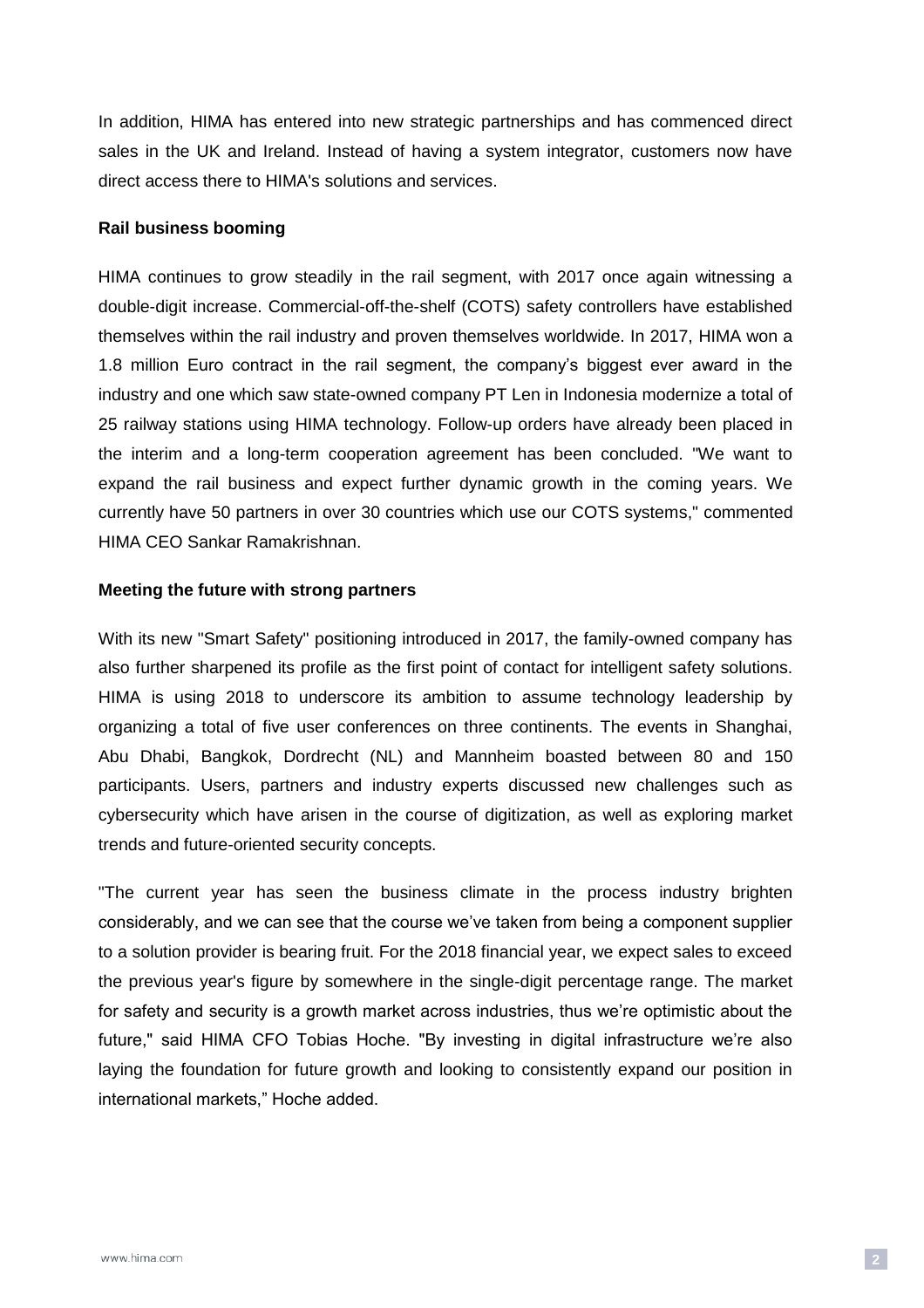

Steffen Philipp, Managing Partner of the HIMA Group (centre), together with CEO Sankar Ramakrishnan (right) and CFO Tobias Hoche.

*Image © HIMA Paul Hildebrandt GmbH*



110 Years Transforming Safety

2018 is a special anniversary year for HIMA. For many decades, the safety specialist – founded in 1908 – has played a major role in shaping safety standards and has driven innovations to develop the market for industrial safety. Drawing on 110 years of experience, HIMA develops solutions for the digital industrial age and is ready for the challenges of the future.